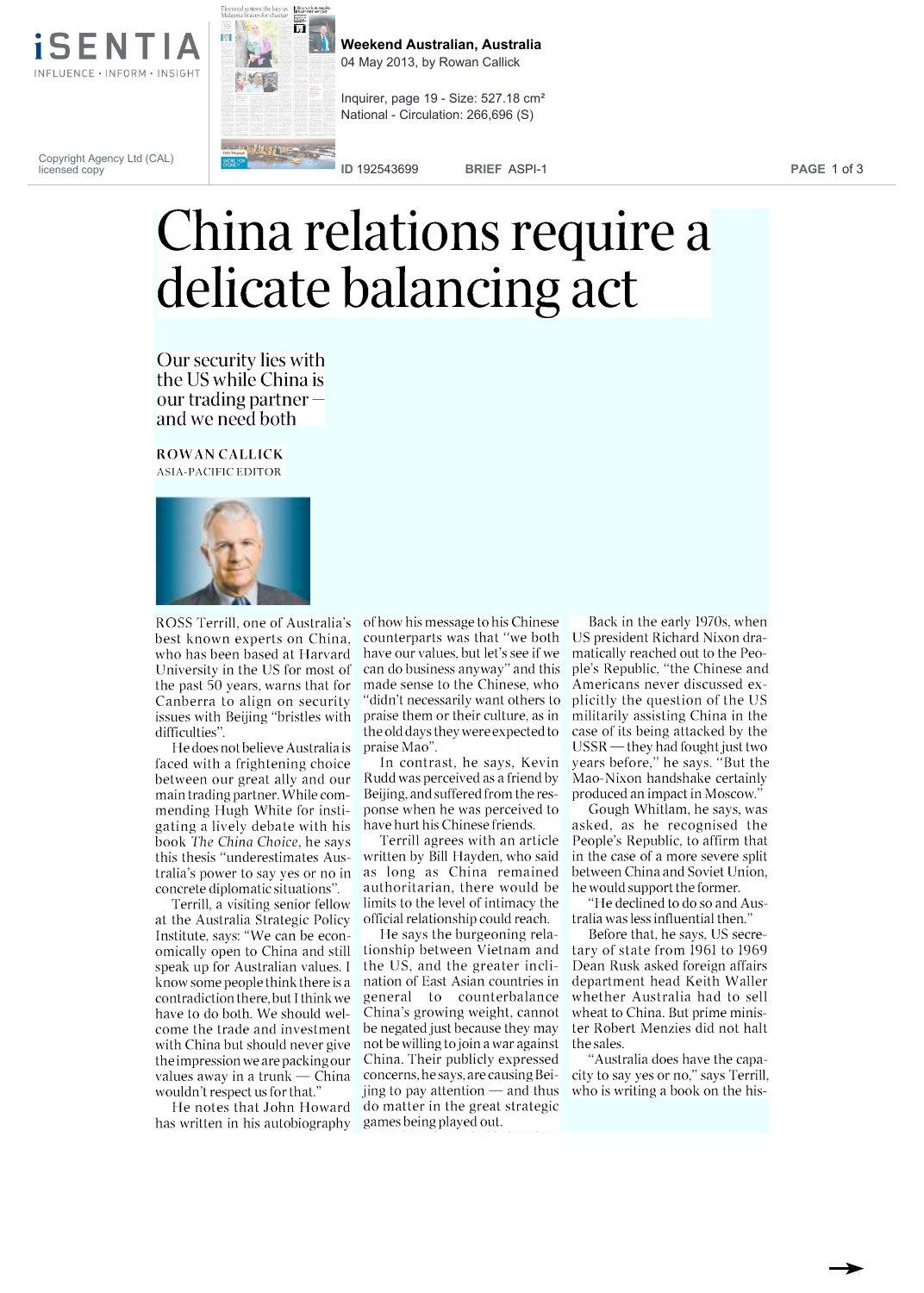

**Weekend Australian, Australia**

04 May 2013, by Rowan Callick

Inquirer, page 19 - Size: 527.18 cm² National - Circulation: 266,696 (S)

Copyright Agency Ltd (CAL) licensed copy

**ID** 192543699 **BRIEF** ASPI-1 **PAGE** 2 of 3

tory of the relationship between the US and China and remains an Australian citizen. "Our nightmare would be if the US withdrew and Japan and China got to blows, as has happened so many times in history. But other countries have prospered from the equilibrium," and also support the status quo, he adds. "China too has benefited."

Terrill is not convinced, either, that projections of straight-line trajectories for US decline and China's rise are likely to prove accurate. And he says the US has not always insisted on being the sole superpower. When Nixon returned from his visit to China, for instance, he listed five "stars for the future of the world": western Europe, the Soviet Union, Japan, China and the US.

"There's been an ebb and flow on this primacy business. And it wouldn't be easy for China to preside over Asia," Terrill says.

`Our nightmare would be if the US withdrew and Japan and China got to blows, as has happened so many times in history'

ROSS TERRILL CHINA EXPERT

He says the US "has been tolerated" in Asia because it is across the Pacific, and has had substantial resources through the years "but that's different from being cheek-by-jowl, as countries like Laos, Vietnam and South Korea are with China".

"People here in Australia who simply want us to transfer our loyalties from Washington to Beijing haven't said what this new relationship would be like. Would we be more independent than we are with our alliance with the US or less? And how would Indonesia view such an Australian alignment? It bristles with difficulties," Terrill says.

And if China began taking on a dominant role in the Asia-Pacific region, he says, "no US president would be allowed by the American people to accept it without an immense struggle".

Our attitude to China is different from the US's, he says. Although Canberra followed Washington in refusing to recognise the People's Republic, "it wasn't a crusade at all here. Australians seem to be natural realists."

Terrill, whose books on Mao Zedong and his wife Jiang Qing have sold hundreds of thousands of copies within China, criticised the notion, presented by authors such as Martin Jacques, that "China's past is the shape of the world's future". China's own young people are already distant from China's past.

"China has had a major rupture with its past. The Communist Party has reclaimed some of that but the modernisation of Chinese society and the nature of its economy are both in a heavily cosmopolitan direction."

He does not think the party will collapse, or that the country is in a transition towards liberal democracy, as happened in eastern Europe after the Soviet Union fell.

"The Chinese are too proud to think they are following anyone else," Terrill says, adding that China's connections with the world, and the new global economic interdependence, form the

most important context for its success. China, he says, "gained the know-how and technology for its rise from outside. It is not a nationalist story."

It is a story he began following in 1964, when, "a stubborn idealist", after graduating from the University of Melbourne he persuaded the Chinese embassy in Poland, where he was hitchhiking, to give him a visa.

On his return he wrote a long account, and sent it to the newly launched newspaper The Australian, based in Canberra. It was published in six parts, under the title Report From Red China, and was sub-edited by the paper's founder and publisher, Rupert Murdoch, who signed Terrill's cheque, made out in guineas, in fountain pen.

Terrill helped set up Whitlam's groundbreaking visit to China in 1971, through a contact with the French ambassador in Beijing. When the invitation from China came through, Whitlam cabled Terrill: "Eureka! We won!"

tradition for political purposes, "If you don't understand Deng is a but the modernisation of Chinese counter-revolutionary, you don't He dates the turning point in his thinking on China to 1976, when a Chinese diplomat criticised him for an article he had written on Deng Xiaoping, saying: "If you don't understand Deng is a understand anything about China.

> Terrill says this triggered a suspicion of the official line, and in the 80s he began to develop Chinese friends who were frank in their criticisms of the party-state.

> "Yes, I was wrong, and had to change, but then China changed" and more information became available, and "I sought the truth from facts, as the Chinese saying has it".